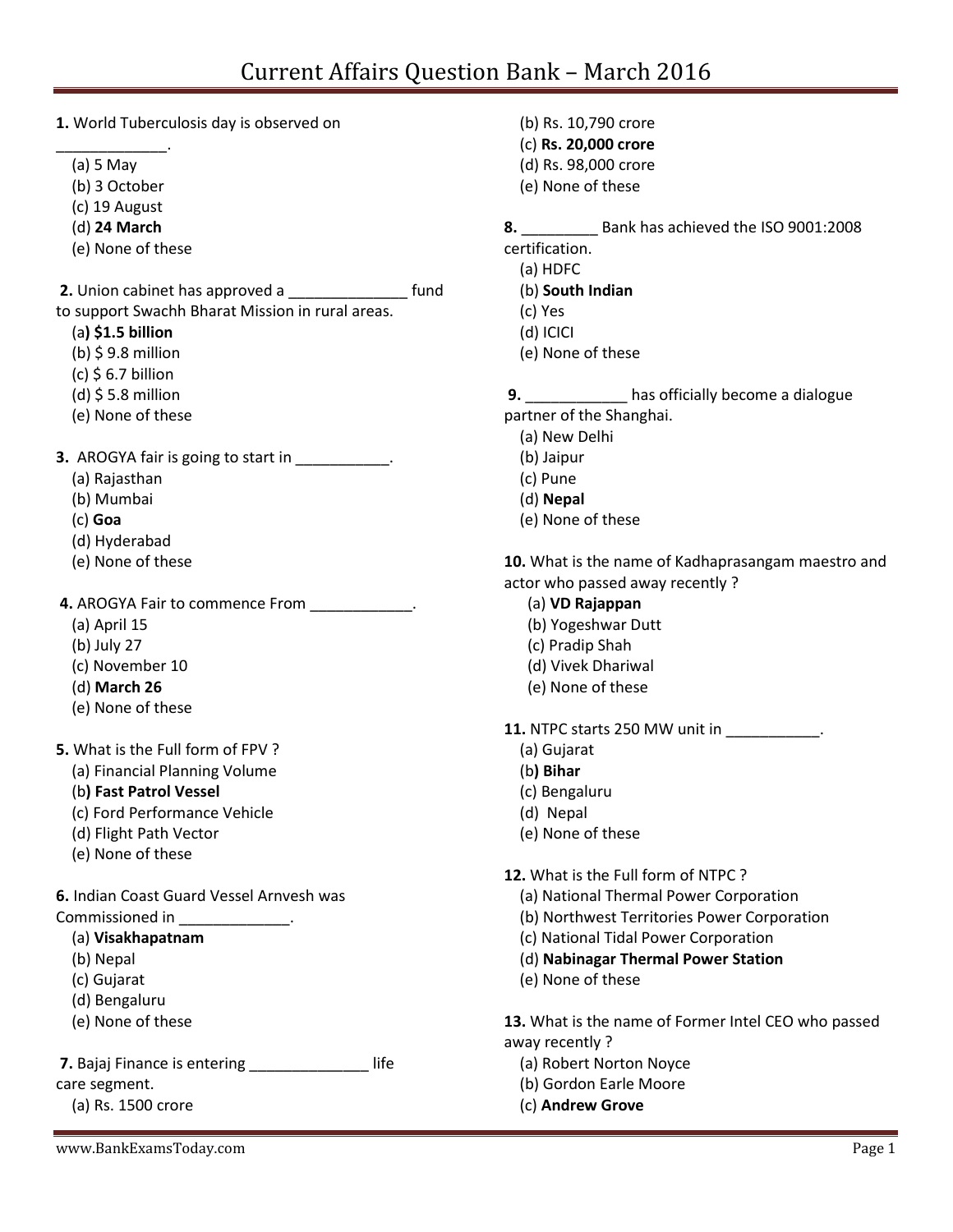- (d) Federico Faggin
- (e) None of these

**14.** What is the Full form of RDEL ?

- (a) Residential Direct Exchange Line
- (b) **Reliance Defence and Engineering Ltd**
- (c) Resource Departmental Expenditure Limit
- (d) Rational Decisive Exuberant Light
- (e) None of these

**15.** ICRA has projected Indian economy to grow by \_\_\_\_\_\_\_\_\_\_\_ in 2016-17.

- (a) **7.7%**
- (b) 10.2%
- (c) 5.6%
- (d) 9.8%
- (e) None of these

**16.** What is the Full form of HAL?

- (a) Hardware Abstraction Layer
- (b) Hypertext Application Language
- (c) High Availability Linux
- (d) **Hindustan Aeronautics Limited**
- (e) None of these

**17. 17. to run for education in India.** 

- (a) Geetakshi Arora
- (b) Lloyd S. Shapley
- (c) **Samantha Gash**
- (d) Jack Ma
- (e) None of these
- **18.** Market share of SBI in mobile banking in India:-
	- (a) 78%
	- (b) 10%
	- (c) 105%
	- (d) **38%**
	- (e) None of these

**19.** India to host 8th BRICS Summit in \_\_\_\_\_\_\_\_\_\_\_\_\_.

- (a) **Goa**
- (b) Bangladesh
- (c) Rajasthan
- (d) Mumbai
- (e) None of these
- **20.** India Post releases customised \_\_\_\_\_\_\_\_\_\_ on HAL. (a) India Flag
- (b) Ashokan Capital
- (c) Douglas DC-4
- (d) **My Stamp**
- (e) None of these
- **21.** World Sparrow Day is observed on
	- (a) **20 March**
	- (b) 15 April
	- (c) 7 June
	- (d) 10 August
	- (e) None of these

**22.** Who won Gold medal in Roman Wrestling at the Asian Olympic Qualification tournament ?

- (a) HS Prannoy
- (b) Uday Khanna
- (c) **Yogeshwar Dutt**
- (d) S.Sridhar
- (e) None of these

**23.** Telangana government has tied up with Aero Campus Aquitaine and Bordeaux Metropole

- $\mathsf{of}$ 
	- (a) Japan
	- (b) Canada
	- (c) **France**
	- (d) America
	- (e) None of these

**24.** \_\_\_\_\_\_\_\_\_\_\_\_\_\_ has been chosen for the CV

Kunhiraman literary prize.

- (a) Vivek Dhariwal
- (b) Pradip Shah
- (c) Shabtai Shavit
- (d) **M Sukumaran**
- (e) None of these

**25.** What is the Full form of IAF ?

- (a) Internet Address Finder
- (b**) Indian Air Force**
- (c) Inter-American Foundation
- (d) Internet Account File
- (e) None of these

**26.** IAF has conducted day-night exercise 'Iron-fist

- 2016' at Pokhran firing range in \_\_\_\_\_\_\_\_\_\_\_.
	- (a) Hyderabad
	- (b) Bengaluru

www.BankExamsToday.com Page 2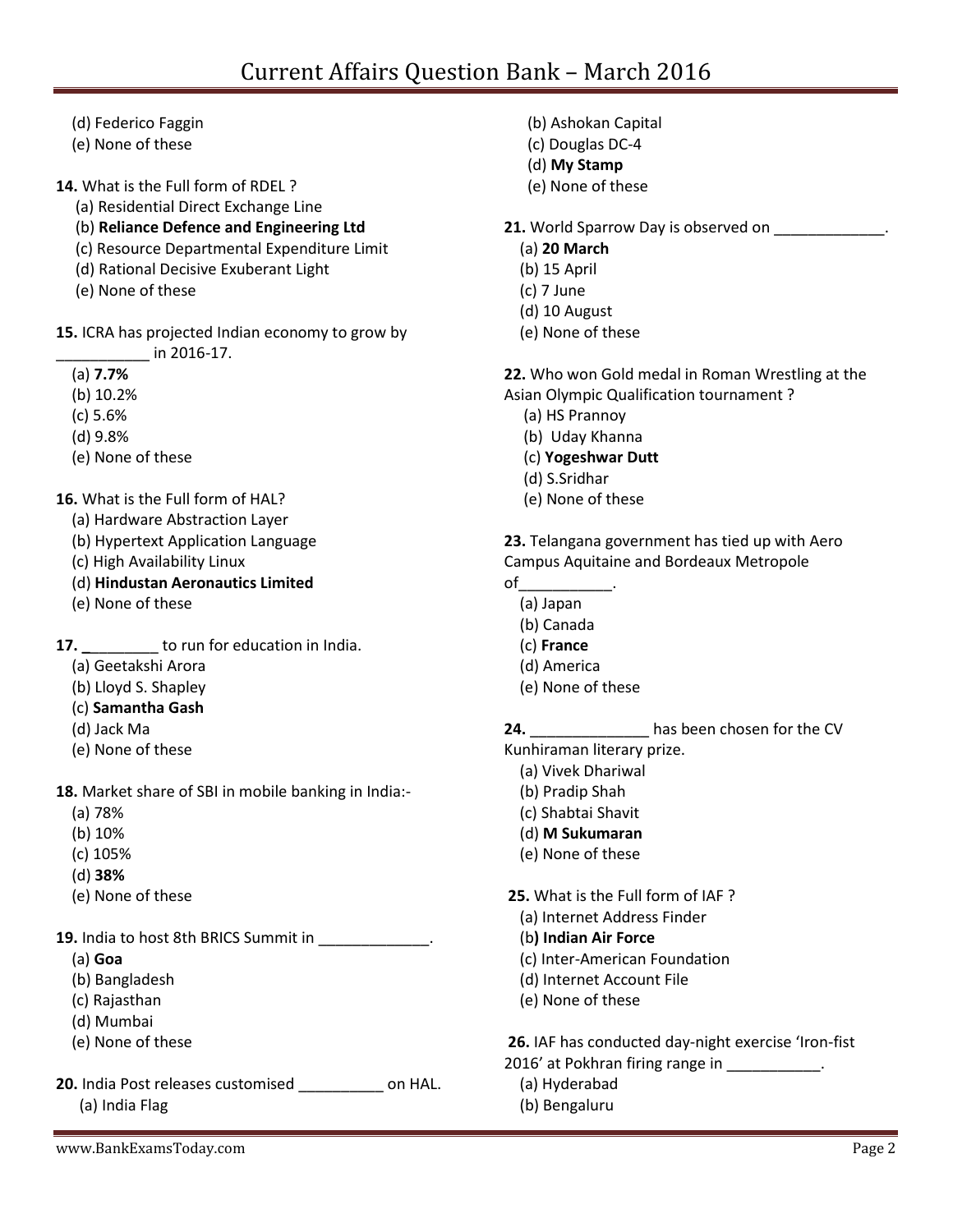- (c) Nepal
- (d) **Rajasthan**
- (e) None of these

### **27.** Who won first Noor Inayat Khan Prize for a dissertation ?

- (a) **Geetakshi Arora**
- (b) Lloyd S. Shapley
- (c) Dusa McDuff
- (d) Andrew Wiles
- (e) None of these

**28.** \_\_\_\_\_\_\_\_\_\_\_\_\_\_ qualifies for Olympic in Greco -

Roman wrestling.

- (a) Ramesh Kumar
- (b) Maruti Mane
- (c) Guru Hanuman
- (d) **Hardeep Singh**
- (e) None of these

**29.** International Day of Forests is observed on

- \_\_\_\_\_\_\_\_\_\_\_\_\_\_. (a) 6 August
	- (b) 3 October
	- (c) **21 March**
	- (d) 15 July
	- (e) None of these

**30.** ICC has suspended \_\_\_\_\_\_\_\_\_\_\_\_ bowler Taskin Ahmed and Arafat Sunny for bowling with an illegal action.

- (a) Sri Lanka
- (b) Pakistan
- (c) Afghanistan
- (d) **Bangladesh**
- (e) None of these

**31.**Who won the men's singles title at the 2016 Swiss Open in Basel ?

- (a) Chen Long
- (b) Zhang Nan
- (c) **HS Prannoy**
- (d) Mohammad Ahsan
- (e) None of these

# **32.** Pfizer appointed as its new

Managing Director (MD).

(a) Uday Khanna

- (b) Vivek Dhariwal
- (c) Pradip Shah
- (d) **S.Sridhar**
- (e) None of these

**33.** Who has been Selected as First female USA Army

- Combatant Commander ?
	- (a) Robert B. Neller
	- (b) David Gerard Perkins
	- (c) Daniel Bartlett Allyn
	- (d) **Lori Robinson**
	- (e) None of these

**34.** The Chhattisgarh government has disbursed  $\epsilon$  for MUDRA.

- (a) Rs. 1500 crore
- (b) Rs. 100 crore
- (c) **Rs. 1800 crore**
- (d) Rs. 100000 Lakh
- (e) None of these
- **35.** What is the Full form of MUDRA ?
	- (a) Master Upbeat Dazzling Reasonable Attractive
	- (b) **Micro Units Development and Refinance Agency**
	- (c) Merciful Understanding Delightful Radiant
- Adorable
	- (d) Meticulous Unequaled Decent Rational Admirable
	- (e) None of these

**36.** What is the Full form of SSTL ?

- (a) **Sistema Shyam Teleservices**
- (b) South Sky Technology Limited
- (c) Stub Series Terminated Logic
- (d) Smart Structures Technology Laboratory
- (e) None of these

**37.** SSTL approved merger with Reliance Communications in a meeting convened by

- \_\_\_\_\_\_\_\_\_\_\_\_. (a) Bombay High Court
	- (b) Madras High Court
	- (c) **Rajasthan High Court**
	- (d) Gujarat High Court
	- (e) None of these

**38.** \_\_\_\_\_\_\_\_\_\_\_\_\_ to continue as BSNL CMD for full tenure.

(a) Tapan Kumar Chand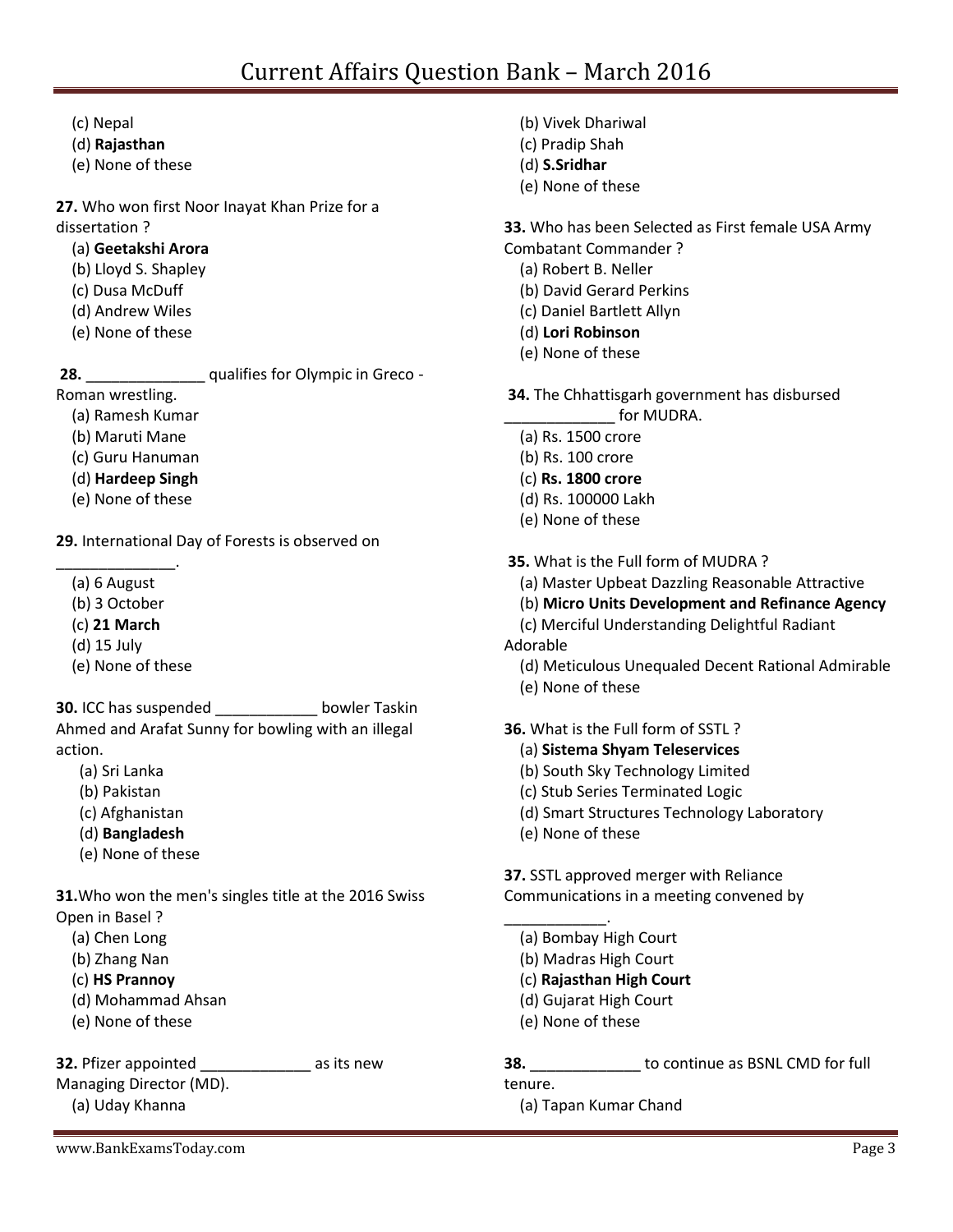- (b) Atiur Rahman
- (c) Fazle Kabir
- (d) **Anupam Shrivastava**
- (e) None of these

**39.** Who has emerged as the Richest Asian-origin entrepreneurs in Britain ?

- (a) Wang Jianlin
- (b) Jack Ma
- (c) **Hinduja brothers**
- (d) Mukesh Ambani
- (e) None of these

**40.** The richest Asian-origin entrepreneurs in Britain an estimated personal fortune of \_\_\_\_\_\_\_\_\_\_\_\_.

- (a**) 16.5 billion pounds**
- (b) 2000 dollars
- (c) 7.2 billion pounds
- (d) 10.5 billion pounds
- (e) None of these

**4**\_\_\_\_\_\_\_\_\_\_\_\_\_\_\_ railway station has been named the cleanest in India in the A1 category.

- (a) Hyderabad
- (b) Nepal
- (c) New Delhi
- (d) **Surat**
- (e) None of these

**42.** Haryana government has blocked internet services

in \_\_\_\_\_\_\_\_\_\_\_ over concerns of a fresh Jat agitation in the state.

- (a) Faridabad
- (b) Gurgaon
- (c) **Rohtak**
- (d) Gohana
- (e) None of these

**43.** What is the name of Former Director of Israel's intelligence agency Mossad who passed away recently ?

- (a) **Meir Dagan**
- (b) Yossi Cohn
- (c) Shabtai Shavit
- (d) Nahum Admoni
- (e) None of these

**44.** \_\_\_\_\_\_\_\_\_\_\_\_\_ allowed use of pictures of Chief

Ministers, Governors and Cabinet ministers in the government's media advertisements.

- (a) High Court
- (b) **Supreme Court**
- (c) Session Court
- (d) Tribunals and Appellate Boards
- (e) None of these

**45.** India to set up Rabindranath Tagore Memorial in

- \_\_\_\_\_\_\_\_\_\_\_\_. (a) Afghanistan
	- (b) Bangladesh
	- (c) **Sri Lanka**
	- (d) Germany
	- (e) None of these
- 4**6.** What is the full form of PPF ?
	- (a) Power Plant Frame
	- (b) Persecution Project Foundation
	- (c) Professional Pilots Federation
	- (d**) Public Provident Fund**
	- (e) None of these

**47.** Interest rate on PPF slashed from \_\_\_\_\_\_\_\_\_\_\_to

- \_\_\_\_\_\_\_\_\_\_\_\_. (a) **8.7%, 8.1%**
	- (b) 7.6%, 7.2%
	- (c) 9.9%, 9.5%
	- (d) 3.7%, 3.1%
	- (e) None of these

**48.** What is the full form of KVP ?

- (a) Kalamazoo Vegetable Parchment
- (b) Kingsley Village Pharmacy
- (c) **Kisan Vikas Patra**
- (d) Key Value Pair
- (e) None of these
- **49.** European Union (EU) on Friday finalized a deal with **way** to return migrants.
	- (a) Japan
	- (b) **Turkey**
	- (c) Canada
	- (d) America
	- (e) None of these
- **50.** World Sleep Day is observed on
	- (a) **Friday of the second full week in March**

www.BankExamsToday.com Page 4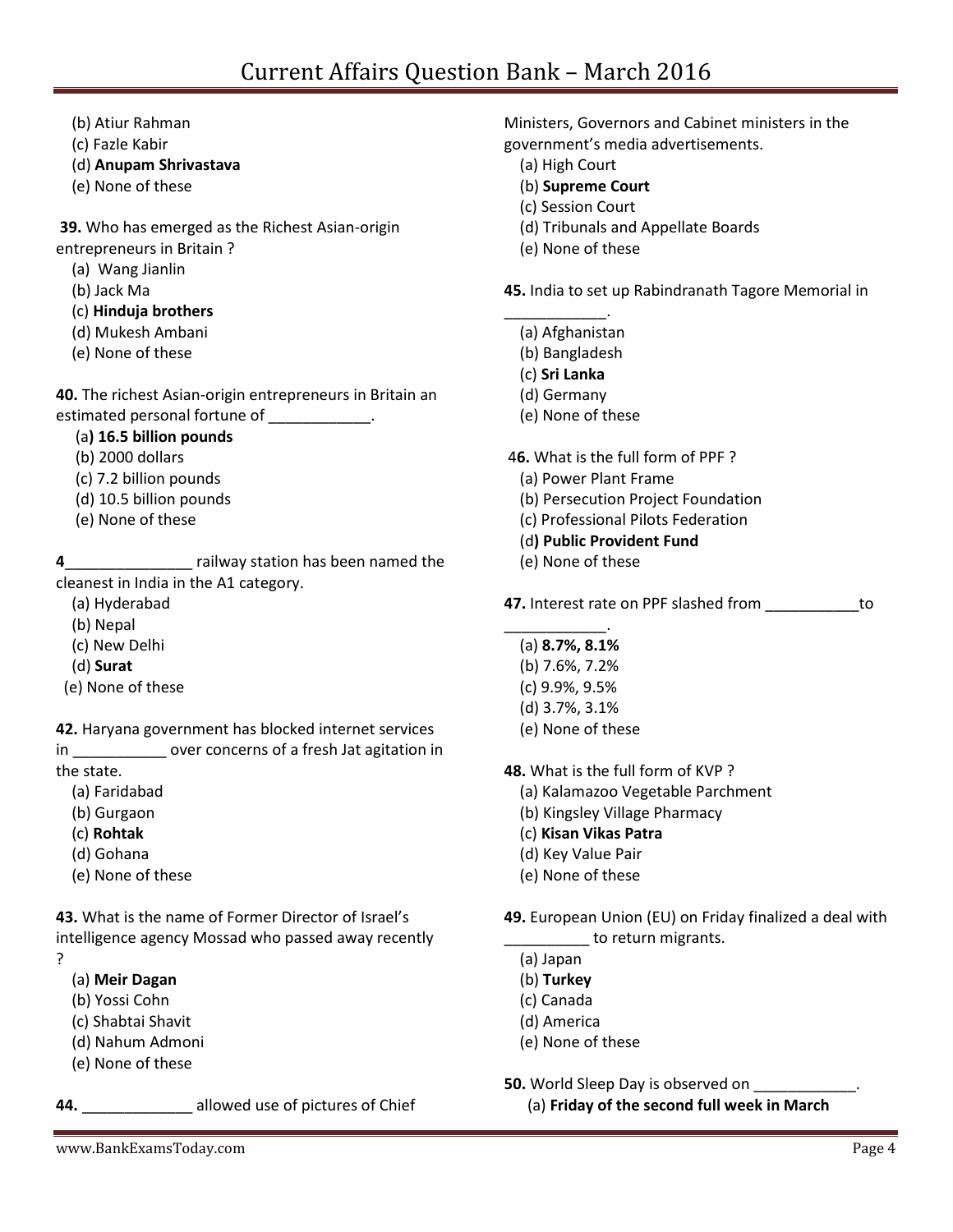- (b) Thursday of the second week in May
- (c) Monday of the second week in June
- (d) Tuesday of the second week in April
- (e) None of these

**51.** Cisco to set up Internet of Everthing innovation centre in \_\_\_\_\_\_\_\_\_\_\_\_\_\_.

- (a) Hyderabad
- (b) Bengaluru
- (c) New Delhi
- (d) **Visakhapatnam**
- (e) None of these

**52.**Who has inaugurated World Sufi Forum in New Delhi ?

- (a) Sushma Swaraj
- (b) Arun Jaitley
- (c) **Narendra Modi**
- (d) Rajnath Singh
- (e) None of these

**53.** What is the name of Shehnai exponent who passed away recently ?

- (a) Gul Hassan Khan
- (b) **Ustad Ali Ahmad Hussain Khan**
- (c) Tapan Kumar Chand
- (d) Lloyd S. Shapley
- (e) None of these

**54.** Who has been appointed as the 11th Governor of Bangladesh Bank ?

- (a) **Fazle Kabir**
- (b) Atiur Rahman
- (c) Mohammad Farasuddin
- (d) Salahuddin Ahmed
- (e) None of these

**55.** Who won British mathematician of 2016 Abel Prize ?

- (a) Dusa McDuff
- (b) Arthur Cayley
- (c) John Horton Conway
- (d) **Andrew Wiles**
- (e) None of these

\_\_\_\_\_\_\_\_\_\_\_\_\_\_.

**56.** India became second biggest investor in

(a) Japan

- (b) America
- (c) France
- (d) **London**
- (e) None of these

**57.** Who has been appointed as Goodwill Ambassador by UNDP ?

- (a) Vera Zvonareva
- (b) Elena Vesnina
- (c) **Ashley Judd**
- (d) Anastasiya Myskina
- (e) None of these

**58.** \_\_\_\_\_\_\_\_\_\_\_ & \_\_\_\_\_\_\_\_\_\_\_\_ won Chameli Devi

Jain Award of the 2015-16.

- (a) **Priyanka Kakodkar & Raksha Kumar**
- (b) Alka Dhupkar & Shoma Chaudhary
- (c) Tusha Mittal & Shahina K.K.
- (d) Supriya Sharma & Mini Thomas
- (e) None of these

**59.** India signed loan agreement of **with** world bank for Madhya Pradesh project.

### (a) **35 Million dollars**

- (b) 76 Million dollars
- (c) 10 Million dollars
- (d) 98 Million dollars
- (e) None of these

**60.** India began exporting diesel via rail to

- \_\_\_\_\_\_\_\_\_\_\_\_\_. (a) **Bangladesh**
	- (b) Sri Lanka
	- (c) Afghanistan
	- (d) Germany
	- (e) None of these

**61.** What is the full form of SDSN ?

- (a) Sun Devil Support Network
- (b) Secure Data System Network
- (c) **Sustainable Development Solutions Network**
- (d) Sho Nyo Shi Dae
- (e) None of these

**62.**\_\_\_\_\_\_\_\_\_\_\_ is the world's happiest country, according to a report on Wednesday SDSN.

- (a) Japan
- (b) **Denmark**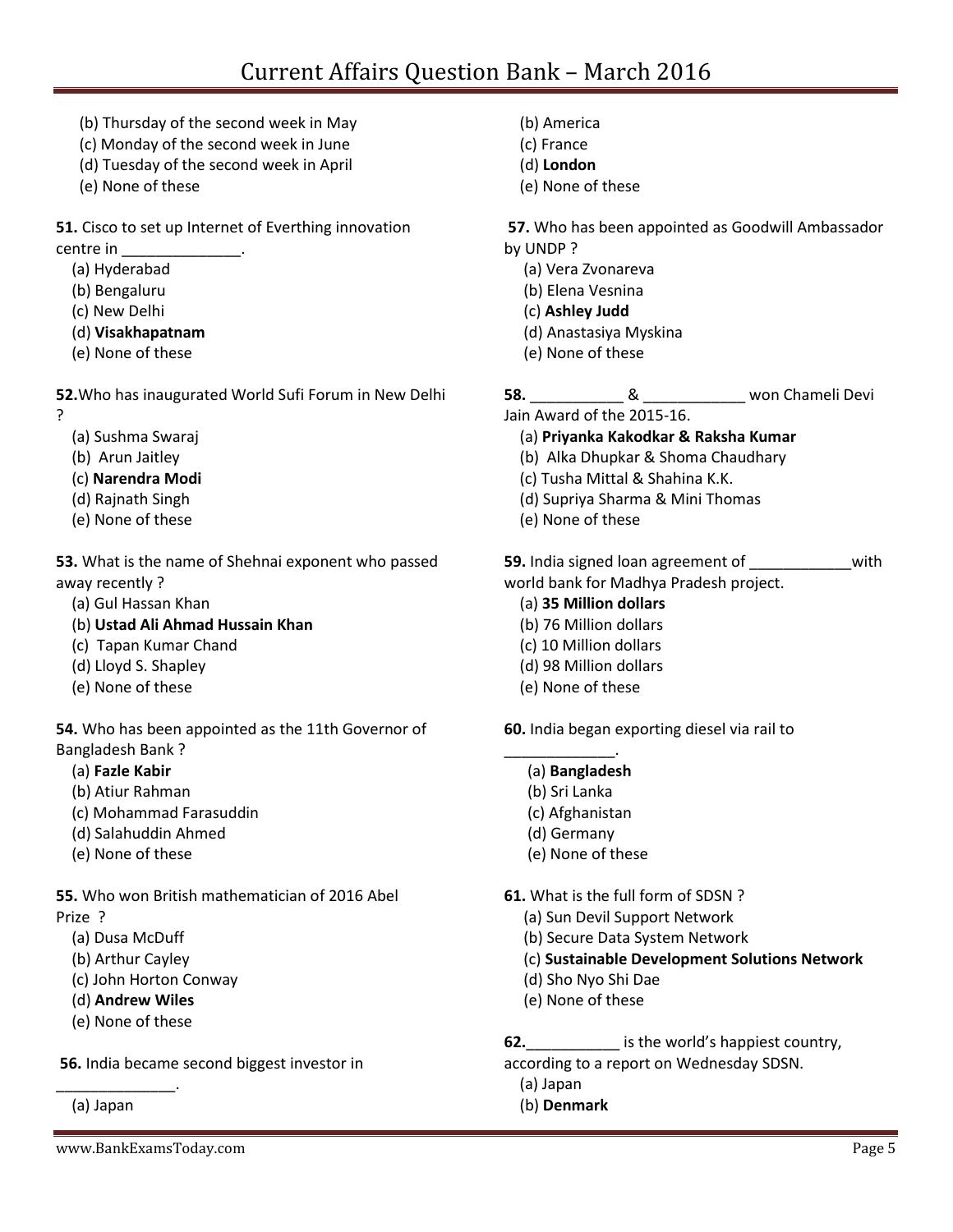(c) Canada (d) America (e) None of these **63.** United Nations has suspended \_\_\_\_\_\_\_\_\_\_\_\_\_\_\_ as Goodwill Ambassador of the organization. (a) **Maria Sharapova** (b) Anastasiya Myskina (c) Vera Zvonareva (d) Elena Vesnina (e) None of these **64. b** to sing national anthem before India-Pakistan match. (a) Aamir Khan (b) Akshay Kumar (c) Salman Khan (d) **Amitabh Bachchan** (e) None of these **65.** World's first fully electric double decker bus launched in \_\_\_\_\_\_\_\_\_\_\_\_\_\_. (a) Italy

- (b) Russia
- (c) **London**
- (d) Dubai
- (e) None of these

**66.** President inaugurates aviation show in

- (a) Gujarat
- (b) **Hyderabad**

\_\_\_\_\_\_\_\_\_\_\_\_\_.

- (c) Nepal
- (d) Bengaluru
- (e) None of these

**67. b** to join world leaders in wax at

- Madame Tussauds.
	- (a) **Narendra Modi**
	- (b) Sushma Swaraj
	- (c) John Mathai
	- (d) Rajnath Singh
	- (e) None of these

**68.** Which company got the solar energy project for Sri Lanka.

- (a) **Gamesa**
- (b) Reliance Power
- (c) Vidanta
- (d) Tata Power
- (e) None of these
- **69.** SAARC Business Travelers' Card expected by
- \_\_\_\_\_\_\_\_\_\_\_. (a) June
	- (b**) May**
	- (c) April
	- (d) August
	- (e) None of these

# **70.** \_\_\_\_\_\_\_\_\_\_\_\_\_ gets first Earthquake Warning

System in country.

- (a) Himachal Pradesh
- (b) West Bengal
- (c) Rajasthan
- (d) **Haryana**
- (e) None of these

# **71.**\_\_\_\_\_\_\_\_\_\_\_\_\_\_ has launched country's first

contactless mobile payment solution 'iTap'.

- (a) Yes Bank
- (b) **ICICI Bank**
- (c) Axis Bank
- (d) SBI

**72.** What is the name of Nobel laureate who passed away recently ?

- (a) Simon Kuznets
- (b) Milton Friedman
- (c) James Tobin
- (d) **Lloyd S. Shapley**
- (e) None of these

**73.** Who has inaugrated international food and hospitality fair, AAHAR 2016 in New Delhi ?

- (a) Sushma Swaraj
- (b) Rajnath Singh
- (c) **Harsimrat Kaur Badal**
- (d) Arun Jaitley
- (e) None of these

**74.** RBI likely to pay \_\_\_\_\_\_\_\_\_\_\_\_\_ in dividends to government in 2016-17. (a) **Rs 57,000 crore**

- (b) Rs 1000 crore
- (c) Rs 98,000 crore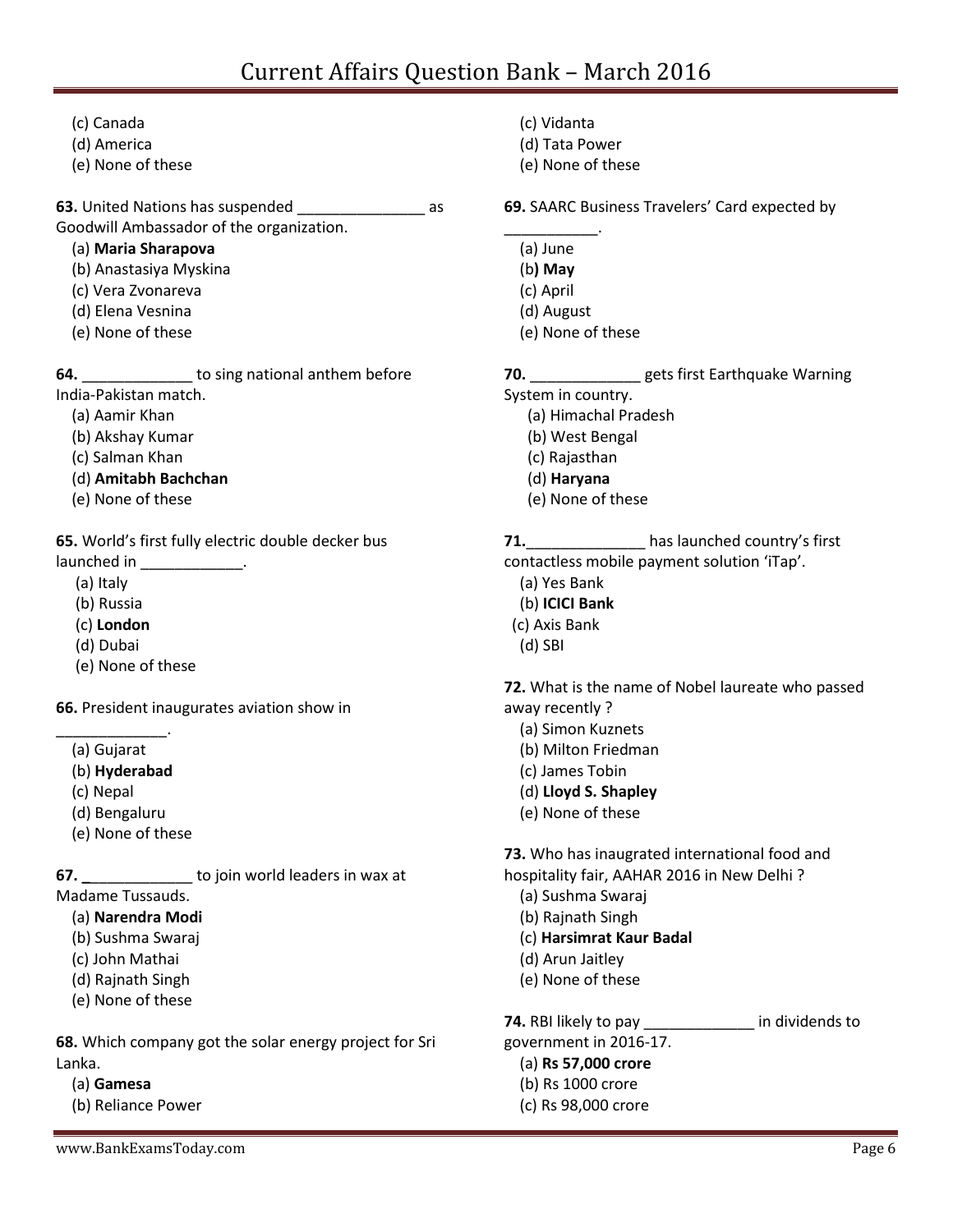- (d) Rs 1500 crore
- (e) None of these
- **75.** ExoMars 2016 spacecraft successfully launched by

 $\sim$   $\sim$   $\sim$   $\sim$   $\sim$ (a) America & France

- (b) Japan & Italy
- (c) Canada & Dubai
- (d) **Europe & Russia**
- (e) None of these

**76.** The first ever Paralympics Games tournament hel in

\_\_\_\_\_\_\_\_\_\_\_\_\_\_. (a) West Bengal

- (b) Tamil Nandu
- (c) Gujarat
- (d) **Arunachal Pradesh**
- (e) None of these

**77.** Mother Teresa to become a saint on

- \_\_\_\_\_\_\_\_\_\_\_\_\_\_. (a) March 7
	- (b) July 25
	- (c) **Sept. 4**
	- (d) May 15
	- (e) None of these

**78.** World Consumer Rights Day (WCRD) is being observed on \_\_\_\_\_\_\_\_\_\_\_\_\_\_.

- (a) 9 April
- (b) 13 June
- (c) 20 August
- (d) **15 March**
- (e) None of these

**79.** Center has released \_\_\_\_\_\_\_\_\_\_\_\_\_ for upgrading prisons in eight States.

- (a) Rs. 150 crore
- (b) Rs. 1 Lakh
- (c) **Rs. 609 crore**
- (d) Rs. 100 crore
- (e) None of these

**80.** Who has been elected as first civilian President of Myanmar ?

- (a) Thein Sein
- (b) Sein Lwin
- (c) Win Maung
- www.BankExamsToday.com Page 7
- (d) **Htin Kyaw**
- (e) None of these

81. Allahabad High Court celebrates

foundation year.

- (a) 25th
- (b) 101th
- (c) **150th**
- (d) 69th

**82. \_\_\_\_\_\_\_\_\_\_\_\_** was the Chief Guest of the celebrations in Allahabad High Court.

- (a) Rajnath Singh
- (b) Sushma Swaraj
- (c) Padma Sachdev
- (d) **Pranab Mukherjee**
- (e) None of these

**83.** Who has launched an online Clean My Coach service in line with Indian Railways cleanliness?

- (a) Jagjivan Ram
- (b) Lal Bahadur Shastr
- (c) **Suresh Prabhu**
- (d) John Mathai
- (e) None of these

**84.** What is the full form of GCC ?

### (a) **Gulf Cooperation Council**

- (b) Global Corporate Challenge
- (c) Global Climate Coalition
- (d) Graphic Control Computer
- (e) None of these

### **85.** \_\_\_\_\_\_\_\_\_ & \_\_\_\_\_\_\_\_\_\_\_\_ has launched the

Fulbright – Kalam Climate Fellowship.

- (a) India & Uk
- (b) UAE & US
- (c) Paris & Uk
- (d) **India and US**
- (e) None of these

**86.** Who has been appointed as Deputy Chief of Army Staff ?

- (a) Muhammad Yahya Khan
- (b) **N P S Hira**
- (c) Gul Hassan Khan
- (d) Ashfaq Parvez Kayani
- (e) None of these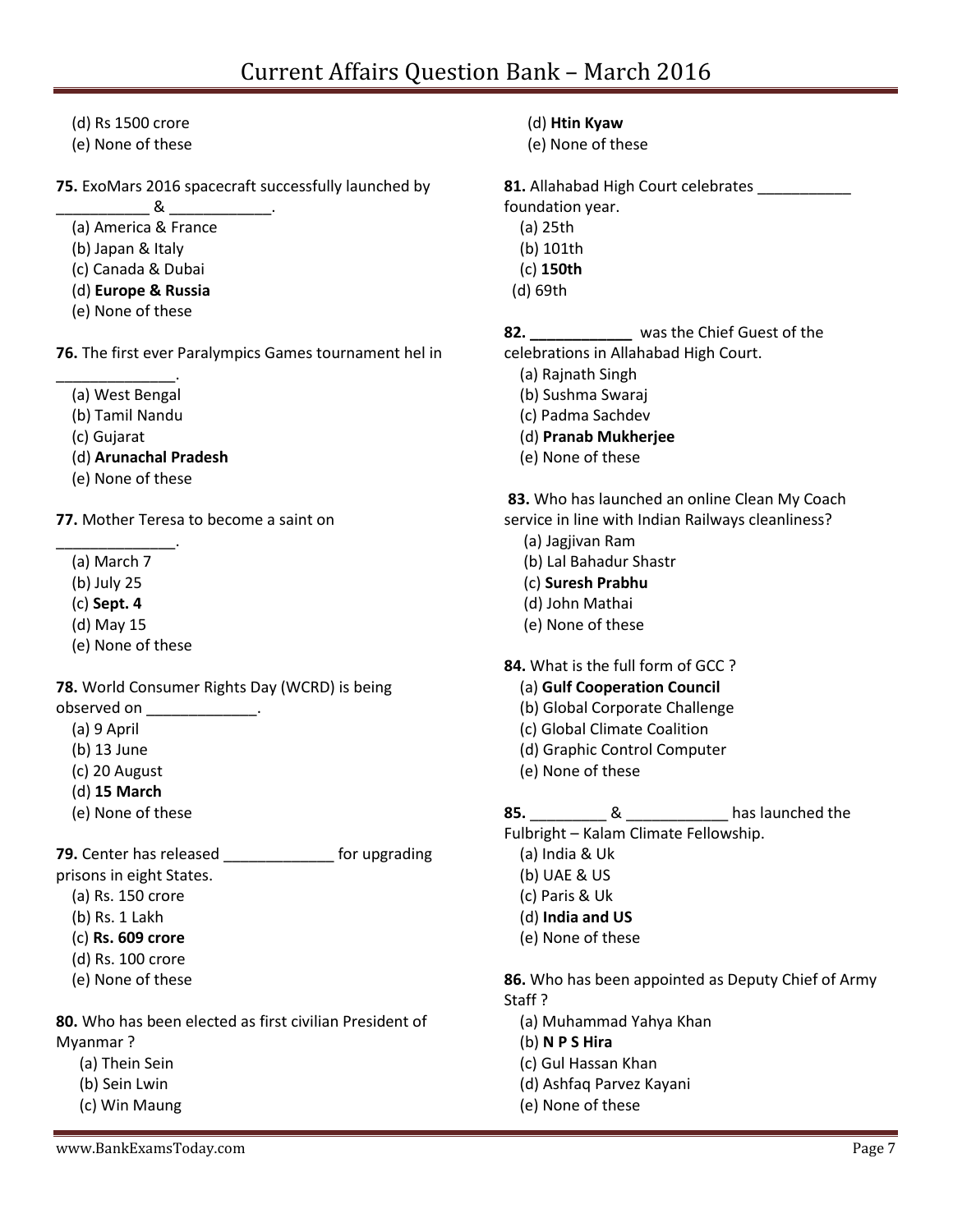- **87.** Who won as sixth All England badminton title ?
	- (a) Wang Shixian
	- (b) Shon Wan-ho
	- (c) Ratchanok Intanon
	- (d) **Lin Dan**
	- (e) None of these

**88.** India and IMF to set up South Asia Regional Training and Technical Assistance Center in

- (a) Mumbai
- (b) Nepal
- (c) **New Delhi**
- (d) Bengaluru
- (e) None of these

**89.** Palestinian teacher has won a \_\_\_\_\_\_\_\_\_\_ global teaching prize.

- (a) **\$ 1 million**
- $(b)$  \$ 25 billion
- $(c)$  \$ 8 crore
- $(d)$  \$ 12 million
- (e) None of these

### **90.** What is the full form of DELP ?

- (a) Department of Environment, Land and Planning
- (b) Defense English Language Program
- (c) Department of English Language Pedagogy
- (d) **Domestic Efficient Lighting Programmer**
- (e) None of these

**91.**Who has been appointed as Chairman Of 21st LCI ?

- (a) **Justice Balbir Singh Chauhan**
- (b) Justice Ranjan Gogoi
- (c) Justice Dipak Misra
- (d) Justice Amitava Roy

**92.** \_\_\_\_\_\_\_\_\_\_ launched a credit-linked subsidy scheme for home loans under Pradhan Mantri Awas Yojana.

- (a) HDFC Bank
- (b) Axis Bank
- (c) IDBI Bank
- (d) **ICICI Bank**
- (e) None of these

**93.** \_\_\_\_\_\_\_\_\_\_ has been announced as the brand ambassador of Reebok India.

- (a) Anushka Sharma
- (b) Sonakshi Sinha
- (c) Vidya Balan
- (d) **Kangana Ranaut**
- (e) None of these

**94.** India to launch **the interest of the same foreign satellites** belonging to seven countries.

- (a) 98
- (b) 67
- (c**) 25**
- (d) 10
- (e) None of these

**95.** Who has been selected as Secretary General of the Arab League ?

- (a) Nabil Elaraby
- (b) Mahmoud Riad
- (c) Chedli Klibi
- (d) **Ahmed Abul Gheit**
- (e) None of these

**96.** What is the full form of LCI ?

- (a) Lower Confidence Interval
- (b) **Law Commission of India**
- (c) Landing Craft Infantry
- (d) Letter of Credit Import
- (e) None of these
- **97.** What is the full form of BCCI ?
	- (a) Bank of Credit and Commerce International
	- (b) Bombay Chamber of Commerce and Industry
	- (c) Berkeley Center for Control and Identification
	- (d) **Board of Control for Cricket in India**
	- (e) None of these

**98.** Ban Ki-moon has been appointed \_\_\_\_\_\_\_\_\_\_\_ of

France to head new U.N. mission in Colombia.

- (a) Tapan Kumar Chand
- (b) Antonio Guterres
- (c) **Jean Arnault**
- (d) Martin Crowe
- (e) None of these

**99.** What is the full form of ASI ?

- (a) Advanced Server Interface
- (b) Aerospace Science Instructor
- (c) American Share Insurance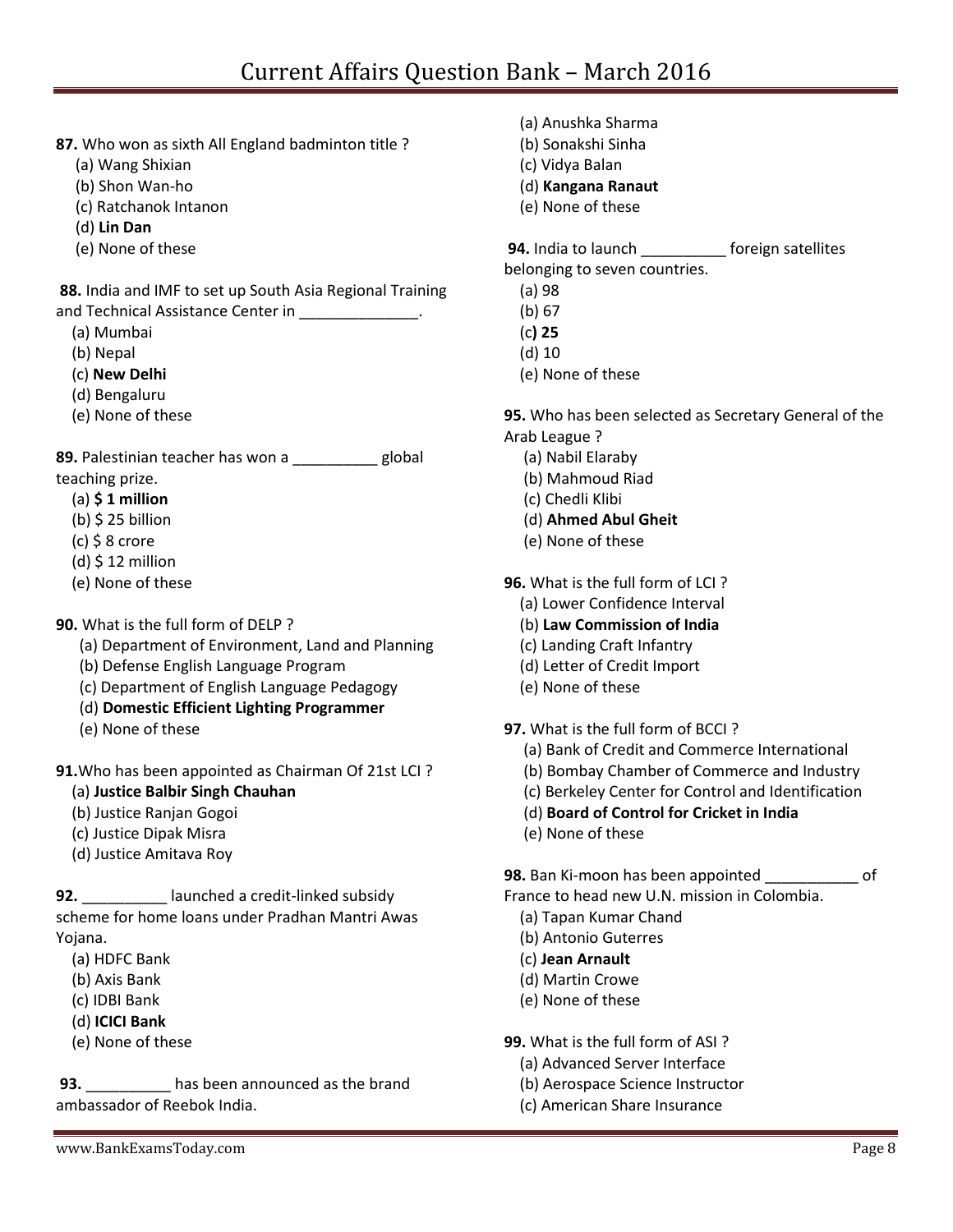### (d) **Archaeological Survey of India**

(e) None of these

**100.** \_\_\_\_\_\_\_\_\_\_\_\_ is now the Official Partner of BCCI.

- (a) Honda
- (b) Suzuki
- (c) Nissan
- (d) **Hyundai**
- (e) None of these

**101**\_\_\_\_\_\_\_\_\_\_\_ has signed a pact with Bank of Israel for exchange of information.

- (a) Yes Bank
- (b) SBI
- (c) Axis Bank
- (d**) RBI**

10**2.** Honey festival in Mangaluru from \_\_\_\_\_\_\_\_\_\_.

- (a) **March 12**
- (b) June 25
- (c) August 7
- (d) April 10
- (e) None of these

**103.** What is the full form of CCEA ?

- (a) Chicago Clean Energy Alliance
- (b) Carroll County Education Association
- (c) **Cabinet Committee on Economic Affairs**
- (d) Central City East Association
- (e) None of these

Cabinet.

**104.** \_\_\_\_\_\_\_\_\_\_\_\_\_\_\_\_\_\_ has approved by the

- (a) Pradhan Mantri Jan Dhan Yojana
- (b) Pradhan Mantri Suraksha Bima Yojana
- (c) Pradhan Mantri Garib Kalyan Yojana
- (d) **Pradhan Mantri Ujjwala Yojana**
- (e) None of these

**105.** What is the name of Brazil musician who passed away recently ?

- (a) Sadashiva Tripathy
- (b) **Nana Vasconcelos**
- (c) Bishan Singh Bedi
- (d) George Kennedy
- (e) None of these
- **106.** What is the full form of ISRO ?
	- (a) International Securities Regulatory Organization
	- (b) Iranian Society Of Radiation Oncology
	- (c) Isroindian Space Research Organisation
	- (d) **Indian Space Research Organisation**
	- (e) None of these

**107.** ISRO has successfully launched India's

\_\_\_\_\_\_\_\_\_\_\_ navigation IRNSS 1-F satellite.

- (a) Fourth
- (b**) Sixth**
- (c) Nineth
- (d) Tenth
- (e) None of these

**108.** India-Indonesia Joint Training Exercise Garuda

- Shakti has begun at \_\_\_\_\_\_\_\_\_\_\_\_\_.
	- (a) Demak
	- (b) Cilacap
	- (c) Mungkid
	- (d) **Magelang**
	- (e) None of these

| <b>109.</b> Rest of India defeated | by 4 wickets |
|------------------------------------|--------------|
| to lift Irani Cup Cricket Title.   |              |

- (a) Gujraat
- (b) New Delhi
- (c) Nepal
- (d) **Mumbai**
- (e) None of these

**110.** In which country Mahindra Aerospace to set up operations ?

- (a) America
- (b) London
- (c) **UAE**
- (d) Japan
- (e) None of these

**111.**\_\_\_\_\_\_\_\_\_\_ countries are going to take part in first Maritime India Summit 2016.

- (a) 25
- (b) 84
- (c) **57**
- (d) 66

**112** \_\_\_\_\_\_\_\_\_\_\_ topped international ranking of countries with highest percentage of women in senior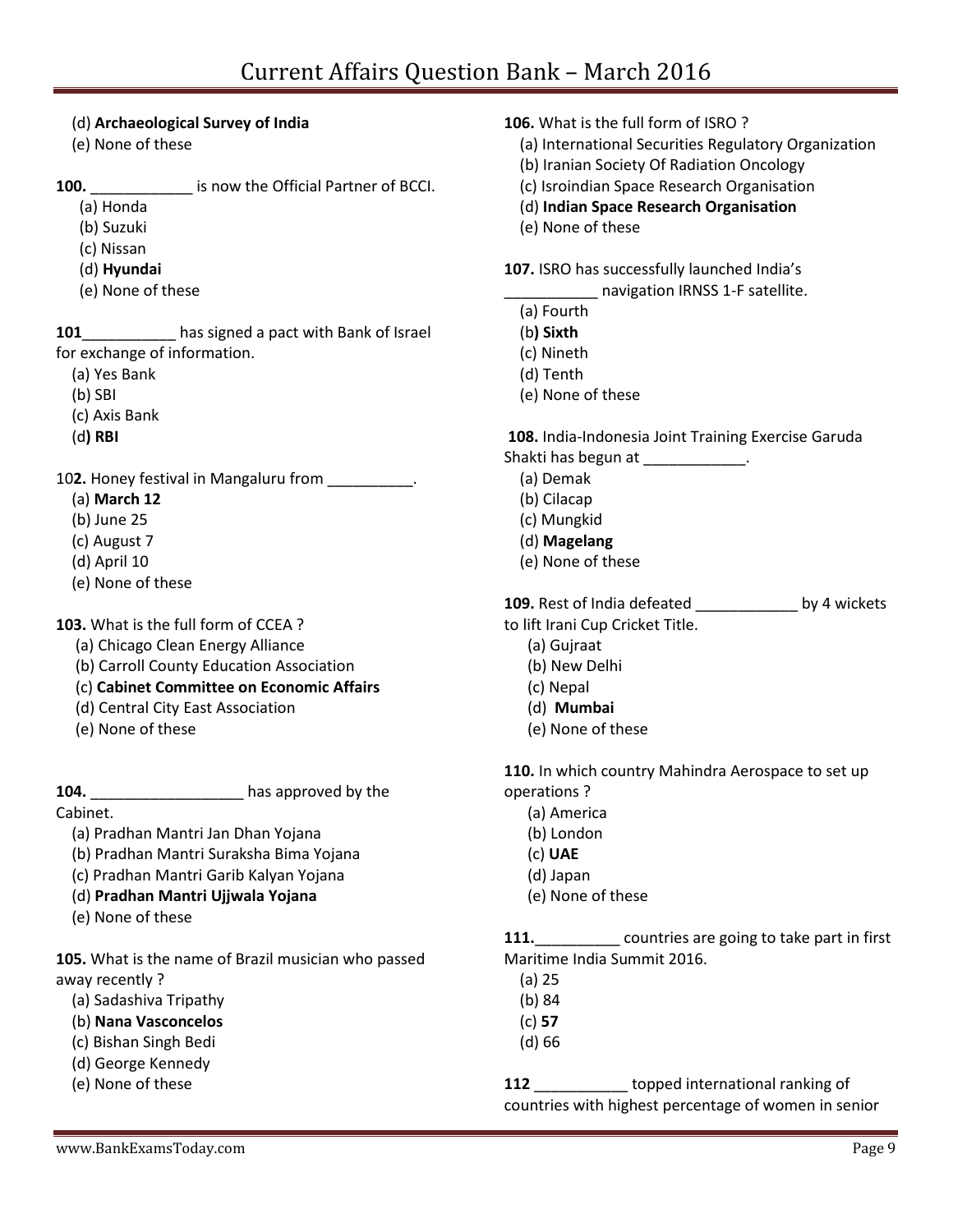business roles.

- (a) Canada
- (b) America
- (c) Paris
- (d) **Russia**
- (e) None of these

**113.** IMF to set up data sharing center in

- \_\_\_\_\_\_\_\_\_\_\_\_. (a**) India**
	- (b) Italy
	- (c) Australia
	- (d) China
	- (e) None of these

**114.** What is the full form of IMF ?

- (a) Intelligent Messaging Filter
- (b) Interplanetary Magnetic Field
- (c) Impossible Mission Force
- (d) **International Monetary Fund**
- (e) None of these

**115.** National Anthem compulsory in all schools in

- \_\_\_\_\_\_\_\_\_\_\_\_. (a) Tamil Nadu
	- (b) Myanmar
	- (c) **West Bengal**
	- (d) Gujraat
	- (e) None of these

**116.** Bank has rolled out iWork@home for women employees.

- (a) HDFC
- (b) Yes
- (c) SBI
- (d) **ICICI**
- (e) None of these

**117.** Maruti Suzuki, has launched 'Made in India' Baleno in \_\_\_\_\_\_\_\_\_\_\_\_\_\_\_\_\_\_\_\_\_.

- - (a) South Africa
	- (b) Germany
	- (c) **Japan**
	- (d) London
	- (e) None of these

**118.** Who has been elected president of AAI ?

(a) **Tapan Kumar Chand**

- (b) Padma Sachdev
- (c) Anand Mahindra
- (d) Rajnath Singh
- (e) None of these

**119.** What is the full form of AAI ?

- (a) Acute Alcohol Intoxication
- (b) Automatic Accounting Instructions
- (c) **Aluminium Association of India**
- (d) Animal Artificial Intelligence
- (e) None of these

120. **120.** launches service for doorstep pickup

- & delivery of pre-owned goods.
	- (a) Snapdeal
	- (b) Flipkart
	- (c) Amzone
	- (d) **Quikr**
	- (e) None of these

**121.**Which tennis player failed a dope test at the Australian Open ?

- (a) Padma Sachdev
- (b) Ray Tomlinson
- (c) **Maria Sharapova**
- (d) Roman Polański
- 

**122** \_\_\_\_\_\_\_\_\_\_\_\_\_ has topped the list of 21 states

- with most investment potential.
	- (a) Tamil Nadu
	- (b) Mumbai
	- (c) New Delhi
	- (d) **Gujarat**
	- (e) None of these

**123.** India will induct its first batch of female fighter pilots in  $\overline{\phantom{a}}$ 

- (a) 6 April
- (b**) 18 June**
- (c) 1 March
- (d) 25 August
- (e) None of these

**124.** International women's day is celebrated every year on \_\_\_\_\_\_\_\_\_\_.

- (a) **8th March**
- (b) 12th July
- (c) 5th May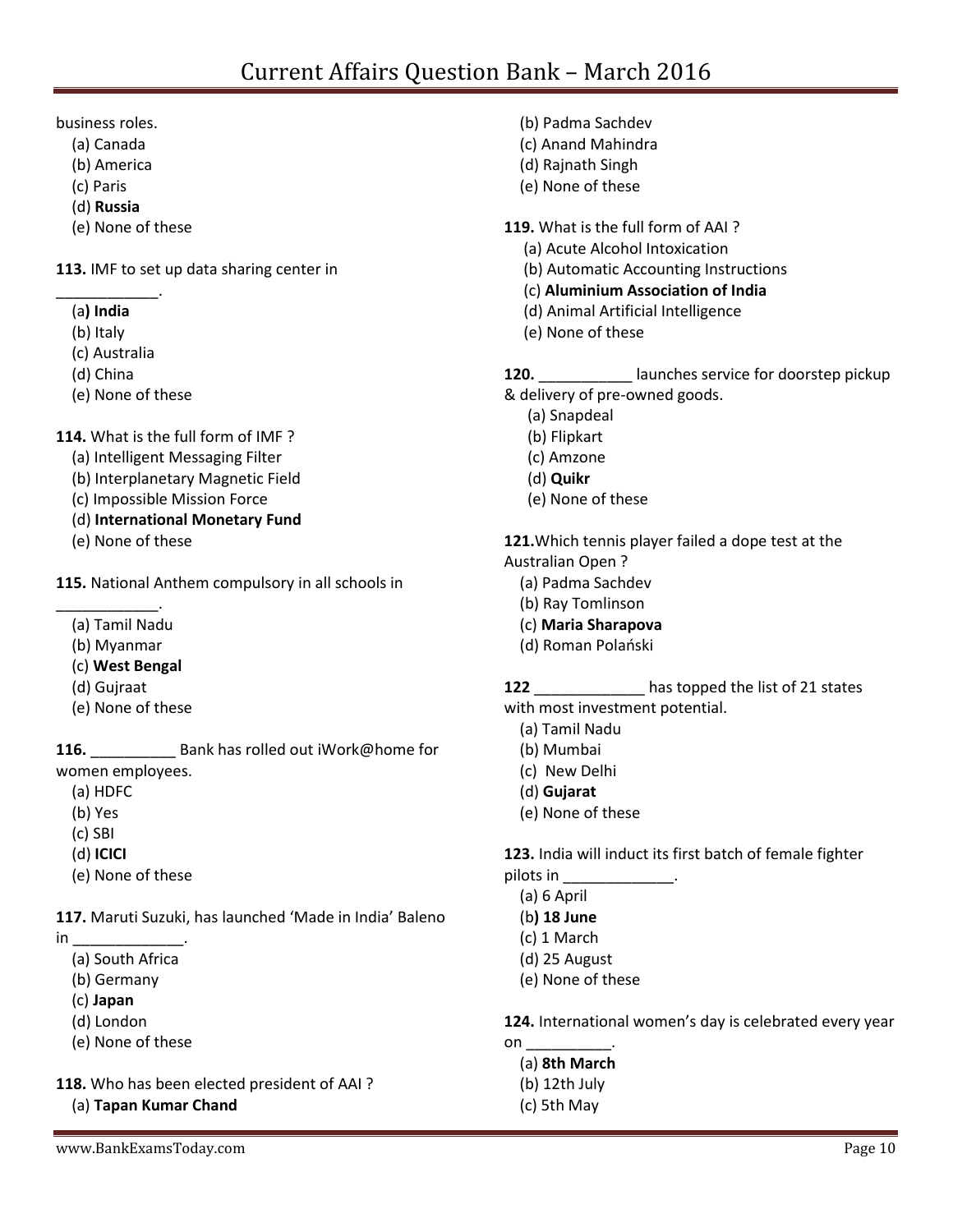- (d) 10th November
- (e) None of these

### **125.** Yes Bank launched an all-women operated bank

branch in \_\_\_\_\_\_\_\_\_\_\_.

- (a) Myanmar
- (b) Punjab
- (c) Mumbai
- (d) **Bengaluru**
- (e) None of these

**126.** Who has been conferred with Chevalier de la Legion d'Honneur by the French authorities ?

- (a) Antonio Guterres
- (b) Bhagwati Lal Vyas
- (c) **Anand Mahindra**
- (d) Martin Crowe
- (e) None of these

**127.** Who announced the withdrawal of Budget

- proposal on Employee Provident Fund (EPF) tax ?
	- (a) Rajnath Singh
	- (b) **Arun Jaitley**
	- (c) Manohar Parrikar
	- (d) Inderjit Singh Rao
	- (e) None of these

**128.** Fitch rating agency has maintained India's growth forecast at

- (a) 12.8 %
- (b) 4.9 %
- (c**) 7.5 %**
- (d) 9.9 %
- (e) None of these

**129.** Telangana, Maharashtra has signed a historic pact for construction of barrages on \_\_\_\_\_\_\_\_\_\_\_\_.

- (a) Chambal
- (b) **Godavari**
- (c) Krishna
- (d) Narmada
- (e) None of these

**130.** Syndicate Bank scam amounting to Rs.

\_\_\_\_\_\_\_\_\_\_\_ using fake cheques, letter of credits and

LIC policies.

- (a**) 1,000 crore**
- (b) 500 crore
- (c) 10 Lakh
- (d) 1,500 crore
- (e) None of these

131 **131** has selected Nagepur village in

- Varanasi for development under SAGY.
	- (a) Sharad Pawar
	- (b) Antonio Guterres
	- (c) Narayan Rane
	- (d) **PM Narendra Modi**
	- (e) None of these

**132** What is the name of E-mail inventor who passed away recently ?

- (a) Randy Thom
- (b) Sadashiva Tripathy
- (c) **Ray Tomlinson**
- (d) Pallava Bagla
- (e) None of these
- **133.** What is the full form of CLAB ?
	- (a) Communication Leaders United Board
	- (b) Consistent Least Upper Bounds
	- (c) **Capital Local Area Bank**
	- (d) Contractors Legislators Unions And Business
	- (e) None of these

**134.** Capital Area Bank first to get small finance bank licence from

- (a) Yes Bank
- (b) **RBI**
- (c) Axis
- (d) HDFC
- (e) None of these

**135.** What is the name of Malayalam actor who passed away recently ?

- (a) Bishan Singh Bedi
- (b) Roman Polański
- (c) **Kalabhavan Mani**
- (d) George Kennedy
- (e) None of these

**136.** \_\_\_\_\_\_\_\_\_\_\_\_\_ won as 3rd season of Pro Kabaddi

- League.
	- (a) Jaipur Pink Panther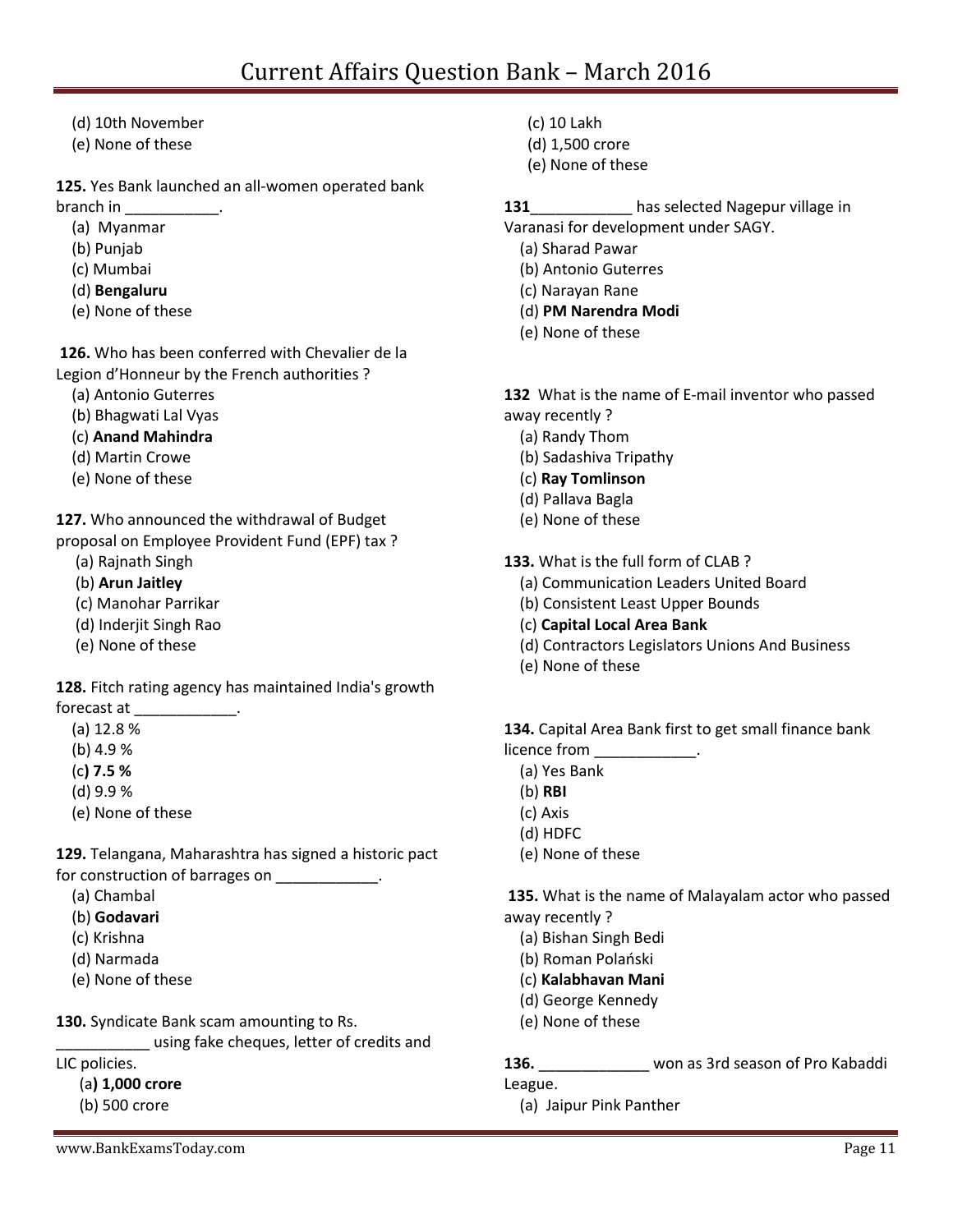- (b) Telugu Titans
- (c) Bengal Warriors
- (d) **Patna Pirates**
- (e) None of these

**137.** Who has been awarded prestigious Krutitava Smagra Samman for the year 2015 ?

- (a) Bhagwati Lal Vyas
- (b) Sadashiva Tripathy
- (c) **Padma Sachdev**
- (d) Ratan Thiyam
- (e) None of these

**138.** Reliance Jio will provide free WiFi services at

\_\_\_\_\_\_\_\_\_\_\_\_ cricket stadiums of T20 World Cup

matches.

- (a) Three
- (b) **Six**
- (c) Eight
- (d) Two
- (e) None of these

**139.** SBI among 4 new foreign banks allowed to operate

 $\mathsf{in}$  and  $\mathsf{in}$  and  $\mathsf{in}$  and  $\mathsf{in}$  and  $\mathsf{in}$  and  $\mathsf{in}$  and  $\mathsf{in}$  and  $\mathsf{in}$  and  $\mathsf{in}$  and  $\mathsf{in}$  and  $\mathsf{in}$  and  $\mathsf{in}$  and  $\mathsf{in}$  and  $\mathsf{in}$  and  $\mathsf{in}$  and  $\mathsf{in}$  and  $\mathsf{in}$  and

- (a) New Delhi
- (b) Mumbai
- (c) Tamil Nadu
- (d) **Myanmar**
- (e) None of these

**140.** Indian men's and women's teams clinching the gold medals at World Table Tennis Team Championship  $in$ 

(a) **Kuala Lumpur**

- (b) Albany
- (c) Columbia
- (d) Washington, DC
- (e) None of these

**141.** What is the name of Former New Zealand cricket captain who passed away recently ?

- (a) Woody Allen
- (b) Narayan Rane
- (c) **Martin Crowe**
- (d) Randy Thom

**142.** \_\_\_\_\_\_\_\_\_\_\_\_\_ British scientists won as 2016 Brain Research Prize.

- (a) Eight
- (b) **Three**
- (c) Four
- (d) One
- (e) None of these

**143.** \_\_\_\_\_\_\_\_\_\_\_ Indian women among Forbes list of world's richest people in the world.

- (a) Six
- (b) Eight
- (c) Two
- (d) **Five**
- (e) None of these

**144.** Who has been named for Lifetime Achievement Award of 11th edition of META ?

- (a) Bishan Singh Bedi
- (b) Roman Polański
- (c) Sadashiva Tripathy
- (d) **Ratan Thiyam**
- (e) None of these
- **145.** What is the full form of META ?
	- (a) Micro-Electrostatic Torsional Actuator
	- (b) Most Effective Tactic Available
	- (c) Math English Tutoring Assistance
	- (d) **Mahindra Excellence Theater Awards**
	- (e) None of these

**146.** Who has been selected for Bihari Puraskar 2015 ?

- (a) Dr. S. N.Patil
- (b**) Bhagwati Lal Vyas**
- (c) Pallava Bagla
- (d) Sadashiva Tripathy
- (e) None of these

**147.** India signed MoU with \_\_\_\_\_\_\_\_\_\_\_ for Higher

Education in Madhya Pradesh.

- (a) Yes Bank
- (b) Axis Bank
- (c) **World Bank**
- (d) HDFC Bank
- (e) None of these

**148.** Raisina Dialogue started in \_\_\_\_\_\_\_\_\_\_\_\_.

- (a) Mumbai
- (b) Gujraat
- (c) Punjab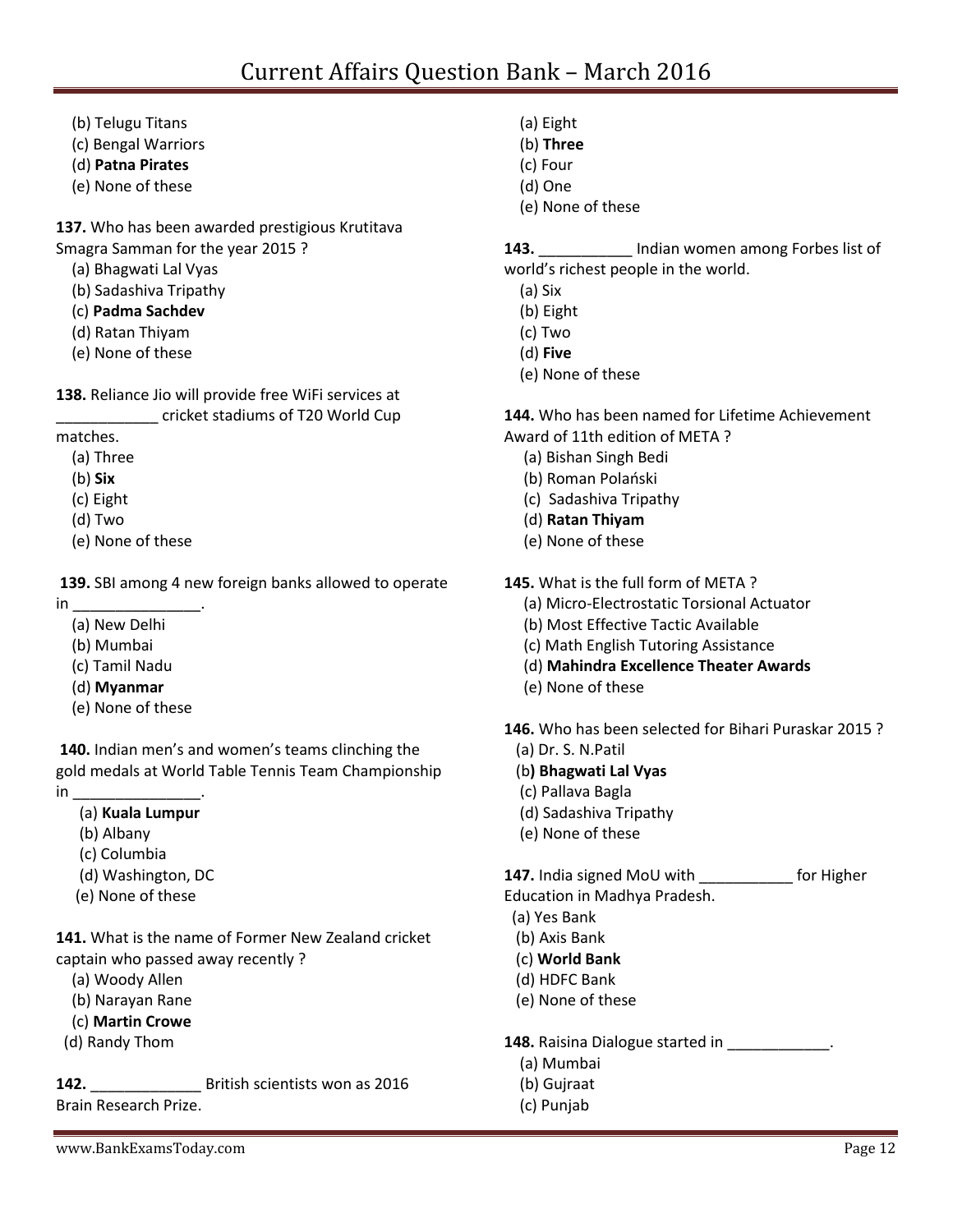### (d) **New Delhi**

(e) None of these

**149.** What is the rank in term of energy security of India

- ?
- (a) **90th**
- (b) 85th
- (c) 34th
- (d) 76th
- (e) None of these

**150.** Who has been nominated former Portuguese Prime Minister for General Secretary at United Nations.

- (a) Narayan Rane
- (b) Sharad Pawar
- (c) Sushlkumar Shinde
- (d) **Antonio Guterres**
- (e) None of these

**151.** What is the name of US actor who passed away recently ?

- (a) Roman Polański
- (b) Bishan Singh Bedi
- (c) **George Kennedy**
- (d) Sadashiva Tripathy

**152.** Science journalist conferred with

national award.

- (a) Woody Allen
- (b) Randy Thom
- (c) Dr. S. N.Patil
- (d) **Pallava Bagla**
- (e) None of these

**153.** Internet for every home launched in

- \_\_\_\_\_\_\_\_\_\_\_\_\_\_\_. (a) Gujraat
	- (b) Mumbai
	- (c) Jammu & Kashmir
	- (d) **Tamil Nadu**
	- (e) None of these

**154.** \_\_\_\_\_\_\_\_\_\_\_\_\_ has become the first state to

- launch HPV.
	- (a) **Delhi** (b) Shimla
	- (c) Nasik
	- (d) Ranchi
	-
- (e) None of these
- **155.** Indira Gandhi International Airport wins
	- \_\_\_\_\_\_\_\_\_\_\_\_ international awards.
	- (a) Five
	- (b) Twenty
	- (c) **Three**
	- (d) Eight
	- (e) None of these

**156.** Bill Gates as world's richest person with a net worth of \_\_\_\_\_\_\_\_\_\_\_.

- (a) **\$75 billion**
- (b) \$34 billion
- (c) \$12 million
- (d) \$56 billion
- (e) None of these

**157.** What is the full form of IFC ?

- (a) Industry Foundation Classes
- (b) Independent Film Channel
- (c) International Finace Center
- (d) **International Finance Corporation**
- (e) None of these

**158.** The International Finance Corporation (IFC) has launched its first

- (a) Government Bond
- (b) Infrastructure Bond
- (c) Gold Bond
- (d) **Uridashi Masala Bonds**
- (e) None of these

**159.** Peru declares emergency after oil spill in two rivers

- $\alpha$ (a) Kaveri & Yamuna
- (b) Tapti & Chenab
- (c) Koshi & Ghaghara
- (d) **Chiriaco & Morona**
- (e) None of these

### **160. 160. hecame first Asian to win**

Golden Reel Award.

- (a) Walter Murch
- (b) Randy Thom
- (c) **Resul Pookutty**
- (d) Ben Burtt